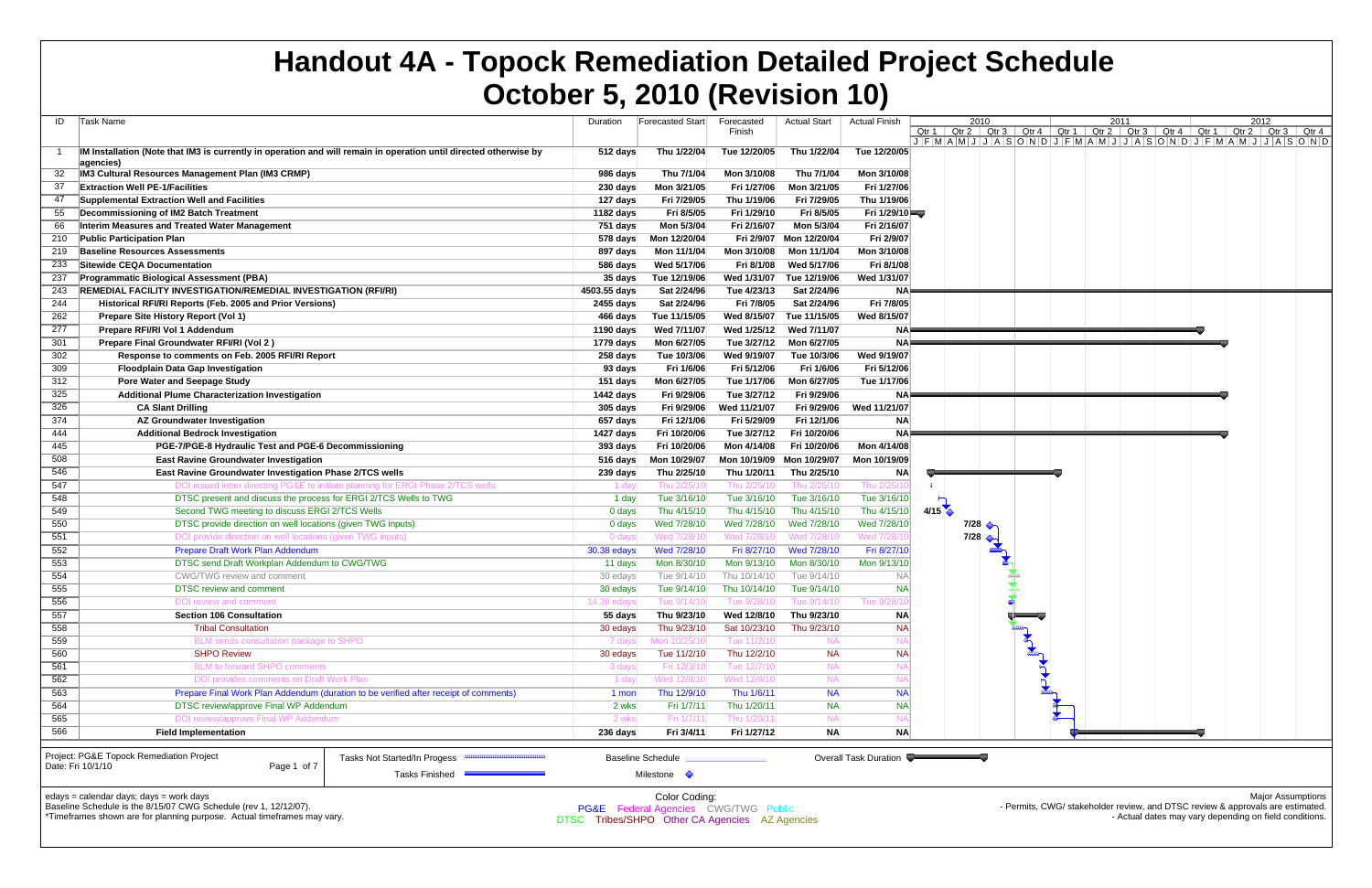| ID  | <b>Task Name</b>                                                      |                                                                                                          | Duration     | <b>Forecasted Start</b>              | Forecasted<br>Finish | <b>Actual Start</b> | <b>Actual Finish</b>  | 2010<br>Qtr 2 $\int$ Qtr 3<br>Qtr 1 |
|-----|-----------------------------------------------------------------------|----------------------------------------------------------------------------------------------------------|--------------|--------------------------------------|----------------------|---------------------|-----------------------|-------------------------------------|
|     |                                                                       |                                                                                                          |              |                                      |                      |                     |                       | $J$ $F$ $M$ $A$ $M$ $J$ $J$ $A$ $S$ |
| 567 | Stakeholder Attending Kick-Off Meeting at Site                        |                                                                                                          | 1 day        | Fri 3/4/11                           | Fri 3/4/11           | <b>NA</b>           | <b>NA</b>             |                                     |
| 568 | Stakeholder Attending Kick-Off Meeting at Site                        |                                                                                                          | 1 day        | Fri 3/4/11                           | Fri 3/4/11           | <b>NA</b>           | N/                    |                                     |
| 569 | Stakeholder Attending Kick-Off Meeting at Site                        |                                                                                                          | 1 day        | Fri 3/4/11                           | Fri 3/4/11           | <b>NA</b>           | <b>NA</b>             |                                     |
| 570 | Stakeholder Attending Kick-Off Meeting at Site                        |                                                                                                          | 1 day        | Fri 3/4/11                           | Fri 3/4/11           | <b>NA</b>           | <b>NA</b>             |                                     |
| 571 | Stakeholder Attending Kick-Off Meeting at Site                        |                                                                                                          | 1 day        | Fri 3/4/11                           | Fri 3/4/11           | <b>NA</b>           | $N_A$                 |                                     |
| 572 |                                                                       | Field Implementation - Priority 1 sites (duration to be verified after receipt of work plan approval and | 17 wks       | Mon 3/7/11                           | Fri 7/1/11           | <b>NA</b>           | <b>NA</b>             |                                     |
|     | discussion w/ drilling/hydrophysics contractors)                      |                                                                                                          |              |                                      |                      |                     |                       |                                     |
| 573 | Data Analysis/Management - Priority 1 sites                           |                                                                                                          | 4 wks        | Mon 7/4/11                           | Fri 7/29/11          | <b>NA</b>           | <b>NA</b>             |                                     |
| 574 | discussion w/ drilling/hydrophysics contractors)                      | Field Implementation - Priority 2 sites (duration to be verified after receipt of work plan approval and | 26 wks       | Mon 7/4/11                           | Fri 12/30/11         | <b>NA</b>           | <b>NA</b>             |                                     |
| 575 | Data Analysis/Management - Priority 2 sites                           |                                                                                                          | 4 wks        | Mon 1/2/12                           | Fri 1/27/12          | <b>NA</b>           | <b>NA</b>             |                                     |
| 576 | Reporting                                                             |                                                                                                          | 42 days      | Mon 1/30/12                          | Tue 3/27/12          | <b>NA</b>           | <b>NA</b>             |                                     |
| 577 |                                                                       | PG&E prepares addendum to East Ravine Groundwater Investigation Report                                   | 2 mons       | Mon 1/30/12                          | Tue 3/27/12          | <b>NA</b>           | <b>NA</b>             |                                     |
| 578 | <b>Prepare and Submit Final GW RFI/RI</b>                             |                                                                                                          | 387 days     | Mon 8/20/07                          | Mon 2/9/09           | Mon 8/20/07         | Mon 2/9/09            |                                     |
| 599 | Prepare and Submit GW RFI/RI Addendum                                 |                                                                                                          | 229 days     | Wed 8/13/08                          | Mon 6/29/09          | Wed 8/13/08         | Mon 6/29/09           |                                     |
| 623 | Prepare Final Soil RFI/RI (Vol 3)                                     |                                                                                                          | 1776.55 days | Sat 7/15/06                          | Tue 4/23/13          | Sat 7/15/06         | <b>NA</b>             |                                     |
| 624 | Implementation of Off-site Soil Sampling (Part A)                     |                                                                                                          | 1532.4 days  | Sat 7/15/06                          | Wed 5/16/12          | Sat 7/15/06         | <b>NA</b>             |                                     |
| 625 | Workplan                                                              |                                                                                                          | 311 days     | Sat 7/15/06                          | Thu 9/13/07          | Sat 7/15/06         | Thu 9/13/07           |                                     |
| 651 | Approval Process for Part A Phase I Investigation                     |                                                                                                          | 269.5 days   | Fri 9/14/07                          | Thu 9/25/08          | Fri 9/14/07         | Thu 9/25/08           |                                     |
| 691 | <b>Part A Implementation</b>                                          |                                                                                                          | 1286.4 days  | Mon 6/18/07                          | Wed 5/16/12          | Mon 6/18/07         | <b>NA</b>             |                                     |
| 692 | Implement Phase I off-site soil investigation*                        |                                                                                                          | 95 days      | Thu 8/21/08                          | Wed 12/31/08         | Thu 8/21/08         | <b>NA</b>             |                                     |
| 702 | 2006 Soil and Sediment Data Usability Assessment Tech Memo            |                                                                                                          | 357 days     | Mon 6/18/07                          | Mon 10/27/08         | Mon 6/18/07         | Mon 10/27/08          |                                     |
| 712 | Soil Screening Levels for Groundwater Protection Tech Memo            |                                                                                                          | 55 days      | Mon 5/19/08                          | Fri 8/1/08           | Mon 5/19/08         | Fri 8/1/08            |                                     |
| 714 | <b>Ecological Comparison Values Tech Memos</b>                        |                                                                                                          | 372 days     | Thu 2/7/08                           | Fri 7/10/09          | Thu 2/7/08          | <b>NA</b>             |                                     |
| 737 | Soil Background Data Tech Memo                                        |                                                                                                          | 141 days     | Fri 10/31/08                         | Fri 5/15/09          | Fri 10/31/08        | Fri 5/15/09           |                                     |
| 747 | Data Quality Objectives (DQO) Steps 1-5 Documentation                 |                                                                                                          | 355 days     | Mon 11/17/08                         | Fri 3/26/10          | Mon 11/17/08        | Fri 3/26/10           |                                     |
| 762 | Data Quality Objectives (DQO) Steps 1-6 Documentation                 |                                                                                                          | 168 days     | Mon 3/29/10                          | Fri 11/12/10         | Mon 3/29/10         | <b>NA</b>             |                                     |
| 763 | Prepare Soil Part A Data Summary Report                               |                                                                                                          | 25.2 wks     | Mon 3/29/10                          | Wed 9/15/10          | Mon 3/29/10         | Wed 9/15/10           |                                     |
| 764 | DTSC forward to CWG/TWG/Tribes                                        |                                                                                                          | 1 day        | Thu 9/16/10                          | Thu 9/16/10          | Thu 9/16/10         | Thu 9/16/10           |                                     |
| 765 | Working sessions with Tribes/Stakeholders on DQO Steps 6-7            |                                                                                                          | 6 wks        | Fri 10/1/10                          | Thu 11/11/10         | Fri 10/1/10         | <b>NA</b>             |                                     |
| 766 | Complete DQO Steps 6-7                                                |                                                                                                          | 1 day        | Fri 11/12/10                         | Fri 11/12/10         | <b>NA</b>           | <b>NA</b>             |                                     |
| 767 | <b>Phase II Work Plan</b>                                             |                                                                                                          | 159 days     | Mon 11/15/10                         | Thu 6/23/11          | <b>NA</b>           | <b>NA</b>             |                                     |
| 768 | Prepare Part A Phase II Work Plan (incl. staking of locations)        |                                                                                                          | 60 days      | Mon 11/15/10                         | Fri 2/4/11           | <b>NA</b>           | <b>NA</b>             |                                     |
| 769 | DTSC send Part A Phase II Workplan to CWG/TWG                         |                                                                                                          | 3 days       | Mon 2/7/11                           | Wed 2/9/11           | <b>NA</b>           | <b>NA</b>             |                                     |
| 770 | <b>CWG/TWG review and comment</b>                                     |                                                                                                          | 30 edays     | Wed 2/9/11                           | Fri 3/11/11          | <b>NA</b>           | <b>NA</b>             |                                     |
| 771 | <b>DTSC</b> review and comment                                        |                                                                                                          | 30 edays     | Wed 2/9/11                           | Fri 3/11/11          | <b>NA</b>           | <b>NA</b>             |                                     |
| 772 | <b>DOI</b> review and comment                                         |                                                                                                          | 30 edays     | Wed 2/9/11                           | Fri 3/11/11          | <b>NA</b>           | N/                    |                                     |
| 773 | <b>Section 106 Consultation</b>                                       |                                                                                                          | 55 days      | Wed 2/9/11                           | Wed 4/27/11          | <b>NA</b>           | <b>NA</b>             |                                     |
| 774 | <b>Tribal Consultation</b>                                            |                                                                                                          | 30 edays     | Wed 2/9/11                           | Fri 3/11/11          | <b>NA</b>           | <b>NA</b>             |                                     |
| 775 | BLM sends consultation package to SHPO                                |                                                                                                          | 7 days       | Mon 3/14/11                          | Tue 3/22/11          | <b>NA</b>           | N/                    |                                     |
| 776 | <b>SHPO Review</b>                                                    |                                                                                                          | 30 edays     | Tue 3/22/11                          | Thu 4/21/11          | <b>NA</b>           | <b>NA</b>             |                                     |
| 777 | <b>BLM</b> to forward SHPO comments                                   |                                                                                                          | 3 days       | Fri 4/22/11                          | Tue 4/26/11          | <b>NA</b>           | N                     |                                     |
| 778 | DOI provides comments/direction to PG&E                               |                                                                                                          | 1 day        | Wed 4/27/11                          | Wed 4/27/11          | <b>NA</b>           | N/                    |                                     |
| 779 | PG&E respond to comments                                              |                                                                                                          | 4 wks        | Thu 4/28/11                          | Wed 5/25/11          | <b>NA</b>           | <b>NA</b>             |                                     |
| 780 | DTSC review response to comments                                      |                                                                                                          | 4 wks        | Thu 5/26/11                          | Wed 6/22/11          | <b>NA</b>           | <b>NA</b>             |                                     |
| 781 | DOI review response to comments                                       |                                                                                                          | 4 wks        | Thu 5/26/11                          | Wed 6/22/11          | <b>NA</b>           | N                     |                                     |
|     |                                                                       |                                                                                                          |              |                                      |                      |                     |                       |                                     |
|     | Project: PG&E Topock Remediation Project                              | Tasks Not Started/In Progess <b>MANUARY DISPONSITY</b>                                                   |              | <b>Baseline Schedule</b>             |                      |                     | Overall Task Duration |                                     |
|     | Date: Fri 10/1/10<br>Page 2 of 7                                      |                                                                                                          |              |                                      |                      |                     |                       |                                     |
|     |                                                                       | <b>Tasks Finished</b>                                                                                    |              | Milestone $\Diamond$                 |                      |                     |                       |                                     |
|     | $edays = calendar days$ ; $days = work days$                          |                                                                                                          |              | Color Coding:                        |                      |                     |                       |                                     |
|     | Baseline Schedule is the 8/15/07 CWG Schedule (rev 1, 12/12/07).      |                                                                                                          |              | PG&E Federal Agencies CWG/TWG Public |                      |                     |                       |                                     |
|     | *Timeframes shown are for planning purpose Actual timeframes may vary |                                                                                                          |              | $\sim$                               |                      |                     |                       |                                     |

ames shown are for planning purpose. Actual timeframes may vary.



## **Handout 4A - Topock Remediation Detailed Project Schedule October 5, 2010 (Revision 10)**

Major Assumptions Permits, CWG/ stakeholder review, and DTSC review & approvals are estimated. - Actual dates may vary depending on field conditions.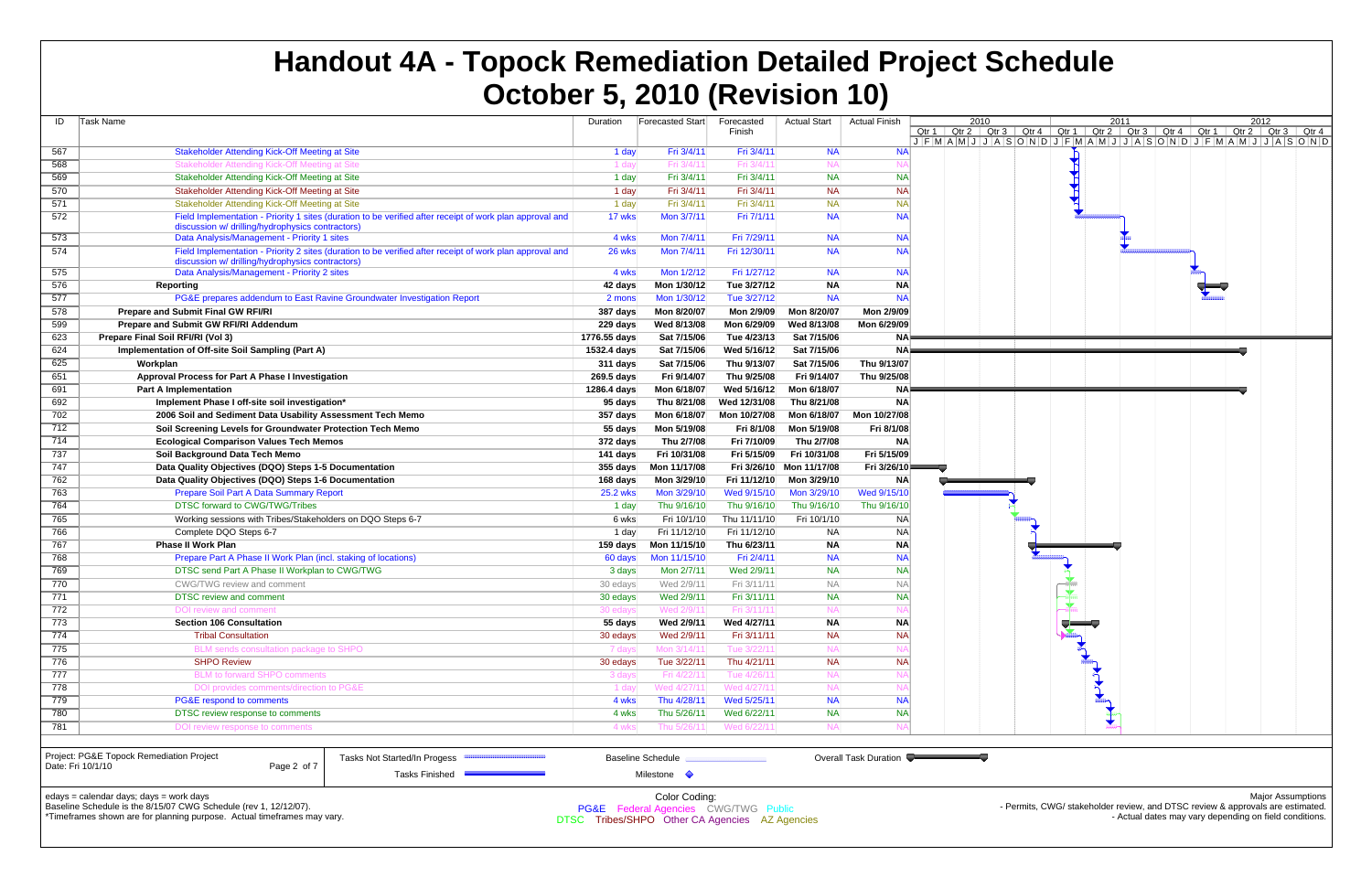| ID         | Task Name                                                                                                       | Duration        | <b>Forecasted Start</b> | Forecasted<br>Finish | <b>Actual Start</b> | <b>Actual Finish</b> | Qtr 1<br>$J$ $F$ $M$ $A$ $M$ $J$ $J$ $A$ | 2010<br>Qtr 2   Qtr 3 |   |
|------------|-----------------------------------------------------------------------------------------------------------------|-----------------|-------------------------|----------------------|---------------------|----------------------|------------------------------------------|-----------------------|---|
| 782        | DTSC approves Part A Phase 2 Work Plan/RTCs                                                                     | 0 days          | Thu 6/23/11             | Thu 6/23/11          | <b>NA</b>           | <b>NA</b>            |                                          |                       |   |
| 783        | DOI approves Part Phase 2 Work Plan/RTCs for Implementation                                                     | 0 days          | Thu 6/23/11             | Thu 6/23/1           | <b>NA</b>           |                      |                                          |                       |   |
| 784        | Implement Phase II off-site investigation                                                                       | 203.4 days      | Fri 8/5/11              | Wed 5/16/12          | <b>NA</b>           | <b>NA</b>            |                                          |                       |   |
| 785        | Stakeholder Attending Kick-Off Meeting at Site                                                                  | 1 day           | Fri 8/5/11              | Fri 8/5/11           | <b>NA</b>           | <b>NA</b>            |                                          |                       |   |
| 786        | Stakeholder Attending Kick-Off Meeting at Site                                                                  | 1 day           | Fri 8/5/11              | Fri 8/5/11           | <b>NA</b>           | N                    |                                          |                       |   |
| 787        | Stakeholder Attending Kick-Off Meeting at Site                                                                  | 1 day           | Fri 8/5/11              | Fri 8/5/11           | <b>NA</b>           | <b>NA</b>            |                                          |                       |   |
| 788        | Stakeholder Attending Kick-Off Meeting at Site                                                                  | 1 day           | Fri 8/5/11              | Fri 8/5/11           | <b>NA</b>           | <b>NA</b>            |                                          |                       |   |
| 789        | Stakeholder Attending Kick-Off Meeting at Site                                                                  | 1 day           | Fri 8/5/11              | Fri 8/5/11           | <b>NA</b>           | <b>NA</b>            |                                          |                       |   |
| 790        | Implement Phase II off-site soil investigation (duration to be verified after receipt of work plan<br>approval) | 1.9 mons        | Mon 8/8/11              | Fri 9/30/11          | <b>NA</b>           | <b>NA</b>            |                                          |                       |   |
| 791        | Prepare/submit TM (data tables/figures) to describe distribution of COPC's                                      | 12 wks          | Fri 9/30/11             | Fri 12/23/11         | <b>NA</b>           | <b>NA</b>            |                                          |                       |   |
| 792        | DTSC forward to CWG/TWG/Tribes                                                                                  | 3 days          | Fri 12/23/11            | Wed 12/28/11         | <b>NA</b>           | <b>NA</b>            |                                          |                       |   |
| 793        | PG&E presents to TWG/CWG                                                                                        | 2 days          | Wed 12/28/11            | Fri 12/30/11         | <b>NA</b>           | <b>NA</b>            |                                          |                       |   |
| 794        | DTSC review and comment on TM (data tables/figures)                                                             | $1.5$ mons      | Wed 12/28/11            | Fri 2/10/12          | <b>NA</b>           | <b>NA</b>            |                                          |                       |   |
| 795        | DOI review and comments on TM (data tables/figures)                                                             | $1.5$ mons      | Wed 12/28/11            | Fri 2/10/12          | <b>NA</b>           | N                    |                                          |                       |   |
| 796        | FMIT/CRIT/Hualapai/Chemuevi/Tribes review and comment on TM                                                     | $1.5$ mons      | Wed 12/28/11            | Fri 2/10/12          | <b>NA</b>           | <b>NA</b>            |                                          |                       |   |
| 797        | Prepare/submit response to comments                                                                             | 4 wks           | Fri 2/10/12             | Fri 3/9/12           | <b>NA</b>           | <b>NA</b>            |                                          |                       |   |
| 798        | Agency/Tribes/PG&E meet to discuss/resolve comments                                                             | 2 days          | Mon 3/12/12             | Wed 3/14/12          | <b>NA</b>           | <b>NA</b>            |                                          |                       |   |
| 799        | Comments resolution complete                                                                                    | 2 wks           | Wed 3/14/12             | Wed 3/28/12          | <b>NA</b>           | <b>NA</b>            |                                          |                       |   |
| 800        | Prepare/submit final TM (duration to be confirmed after completion of comments resolution)                      | 3 wks           | Wed 3/28/12             | Wed 4/18/12          | <b>NA</b>           | <b>NA</b>            |                                          |                       |   |
| 801        | DTSC review/concur with final TM                                                                                | 4 wks           | Wed 4/18/12             | Wed 5/16/12          | <b>NA</b>           | <b>NA</b>            |                                          |                       |   |
| 802        | DOI review/concur with final TM                                                                                 | 4 wks           | Wed 4/18/12             | Wed 5/16/12          | <b>NA</b>           | N,                   |                                          |                       |   |
| 803        | Implementation of On-site Soil Sampling (Part B)                                                                | 1437 days       | Wed 12/6/06             | Fri 5/25/12          | Wed 12/6/06         | <b>NA</b>            |                                          |                       |   |
| 804        | Draft Work Plan/Discussion of Phasing of Part B                                                                 | 377 days        | Wed 12/6/06             | Wed 5/7/08           | Wed 12/6/06         | Wed 5/7/08           |                                          |                       |   |
| 822        | Proposed Phasing of Part B/DTSC Direction on Part B                                                             | 435 days        | Thu 5/8/08              | Wed 1/6/10           | Thu 5/8/08          | NA <b>D</b>          |                                          |                       |   |
| 831        | Response to Comments on Draft Work Plan/DQO Steps 1-5                                                           | 294 days        | Fri 11/6/09             | Fri 12/17/10         | Fri 11/6/09         | <b>NA</b>            |                                          |                       |   |
| 832        | PG&E re-submits Summary of Conflicting Comments (4/08)                                                          | 1 day           | Fri 11/6/09             | Fri 11/6/09          | Fri 11/6/09         | Fri 11/6/09          |                                          |                       |   |
| 833        | DTSC reviews/provides direction on conflicting comments (incl. holidays)                                        | 17.6 wks        | Mon 11/9/09             | Wed 3/10/10          | Mon 11/9/09         | Wed 3/10/10          |                                          |                       |   |
| 834        | DOI reviews/provides direction on conflicting comments (incl. holidays)                                         | 17.6 wks        | Mon 11/9/09             | Wed 3/10/10          | Mon 11/9/09         | Wed 3/10/            |                                          |                       |   |
| 835        | PG&E finalizes/submits RTCs (including Part B DQO/flowcharts)                                                   | <b>7.4 wks</b>  | Thu 3/11/10             | Fri 4/30/10          | Thu 3/11/10         | Fri 4/30/10          |                                          |                       |   |
| 836        | DTSC reviews/provides feedback on DQO table/flowcharts                                                          | 5 wks           | Mon 5/3/10              | Thu 6/3/10           | Mon 5/3/10          | Thu 6/3/10           |                                          |                       |   |
| 837        | DTSC reviews/provides feedback on RTCs (non-DQO RTCs)                                                           | 60 days         | Mon 5/3/10              | Tue 7/20/10          | Mon 5/3/10          | Tue 7/20/10          |                                          |                       |   |
| 838        | DOI reviews/provides feedback on DQO table/flowcharts                                                           | 5.4 wks         | Mon 5/3/10              | Mon 6/7/10           | Mon 5/3/10          | Mon 6/7/1            |                                          |                       |   |
| 839        | PG&E compiles unresolved DQO comments                                                                           | <b>1.4 wks</b>  | Tue 6/8/10              | Wed 6/16/10          | Tue 6/8/10          | Wed 6/16/10          |                                          |                       |   |
| 840        | Teleconference to resolve DQO comments/RTCs with DOI                                                            | 1 day           | Thu 6/17/10             | Thu 6/17/10          | Thu 6/17/10         | Thu 6/17/1           |                                          |                       |   |
| 841        | Teleconference to resolve DQO comments/RTCS with DTSC                                                           | 1 day           | Thu 6/24/10             | Thu 6/24/10          | Thu 6/24/10         | Thu 6/24/10          |                                          |                       |   |
| 842        | PG&E prepares revised DQO table/flowcharts/RTCs                                                                 | 6 days          | Fri 6/25/10             | Fri 7/2/10           | Fri 6/25/10         | Fri 7/2/10           |                                          | ň                     |   |
| 843        | <b>DTSC</b> reviews/concurs                                                                                     | $1.8$ wks       | Sun 7/4/10              | Wed 7/14/10          | Sun 7/4/10          | Wed 7/14/10          |                                          |                       | Y |
| 844        | DOI reviews/concurs                                                                                             | 2.8 wks         | Sun 7/4/10              | Wed 7/21/10          | Sun 7/4/10          | Wed 7/21/1           |                                          |                       |   |
| 845        | PG&E prepares Draft DQO TM                                                                                      | <b>10.8 wks</b> | Thu 7/22/10             | Tue 10/5/10          | Thu 7/22/10         | <b>NA</b>            |                                          |                       |   |
| 846        | DTSC reviews/comments on Draft DQO TM                                                                           | 4 wks           | Wed 10/6/10             | Tue 11/2/10          | <b>NA</b>           | <b>NA</b>            |                                          |                       |   |
| 847        | DOI reviews/comments on Draft DQO TM                                                                            | 4 wks           | Wed 10/6/10             | Tue 11/2/10          | <b>NA</b>           | N/                   |                                          |                       |   |
| 848        | PG&E revise/submit Revised Draft DQO TM (duration to verified after receipt of comments)                        | 4 wks           | Wed 11/3/10             | Tue 11/30/10         | <b>NA</b>           | <b>NA</b>            |                                          |                       |   |
|            |                                                                                                                 | 2 wks           | Wed 12/1/10             | Tue 12/14/10         | <b>NA</b>           | <b>NA</b>            |                                          |                       |   |
| 849<br>850 | DTSC reviews/concurs with Revised Draft DQO TM<br>DOI reviews/concurs with Revised Draft DQO TM                 | 2 wks           | Wed 12/1/10             | Tue 12/14/10         | <b>NA</b>           | N                    |                                          |                       |   |



Tasks Finished

Milestone

# **Handout 4A - Topock Remediation Detailed Project Schedule October 5, 2010 (Revision 10)**

edays = calendar days; days = work days

Baseline Schedule is the 8/15/07 CWG Schedule (rev 1, 12/12/07).

\*Timeframes shown are for planning purpose. Actual timeframes may vary.

Major Assumptions - Permits, CWG/ stakeholder review, and DTSC review & approvals are estimated. - Actual dates may vary depending on field conditions.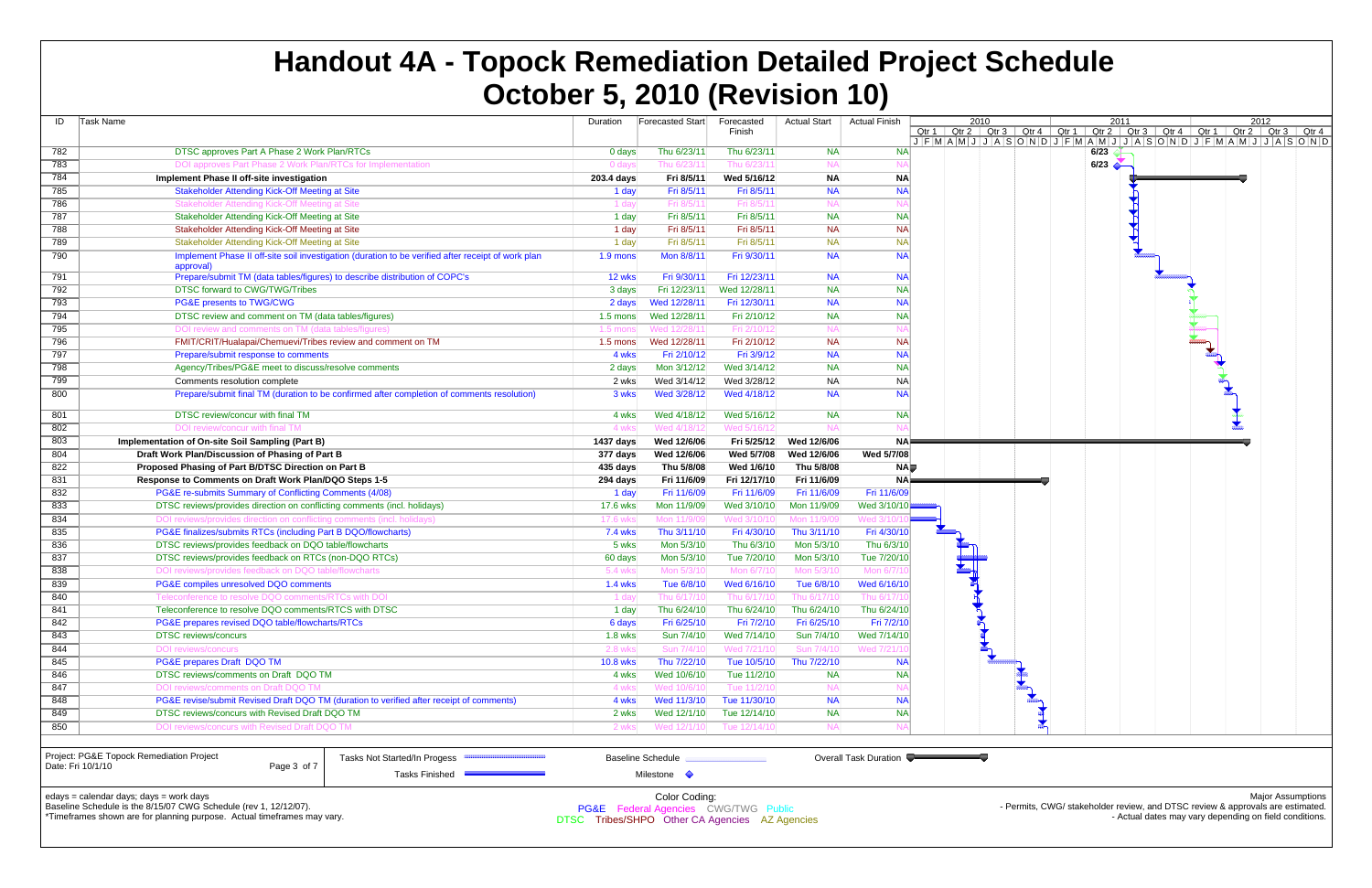| ID   | Task Name                                                                           |                                                                                               | Duration         | Forecasted Start                               | Forecasted   | <b>Actual Start</b> | <b>Actual Finish</b>  |                                          | 2010               |
|------|-------------------------------------------------------------------------------------|-----------------------------------------------------------------------------------------------|------------------|------------------------------------------------|--------------|---------------------|-----------------------|------------------------------------------|--------------------|
|      |                                                                                     |                                                                                               |                  |                                                | Finish       |                     |                       | Qtr 1<br>$J$ $F$ $M$ $A$ $M$ $J$ $J$ $A$ | Qtr 2 $\int$ Qtr 3 |
| 851  | DTSC forwards to CWG/TWG for information                                            |                                                                                               | 3 days           | Wed 12/15/10                                   | Fri 12/17/10 | <b>NA</b>           | <b>NA</b>             |                                          |                    |
| 852  | <b>Final Work Plan</b>                                                              |                                                                                               | 159 days         | Mon 12/20/10                                   | Thu 7/28/11  | <b>NA</b>           | <b>NA</b>             |                                          |                    |
| 853  |                                                                                     | Prepare/submit Final Part B Work Plan (incl. map of inaccessible areas, staking of locations) | 60 days          | Mon 12/20/10                                   | Fri 3/11/11  | <b>NA</b>           | <b>NA</b>             |                                          |                    |
| 854  | DTSC forward to CWG/TWG                                                             |                                                                                               | 3 days           | Mon 3/14/11                                    | Wed 3/16/11  | <b>NA</b>           | <b>NA</b>             |                                          |                    |
| 855  | DTSC review/comment on Final Part B Work Plan                                       |                                                                                               | 30 edays         | Wed 3/16/11                                    | Fri 4/15/11  | <b>NA</b>           | <b>NA</b>             |                                          |                    |
| 856  | DOI review/comment on Final Part B Work Plan                                        |                                                                                               | 30 edays         | Wed 3/16/11                                    | Fri 4/15/1   | <b>NA</b>           | N/                    |                                          |                    |
| 857  | CWG/TWG review/comment on Final Part B Work Plan                                    |                                                                                               | 30 edays         | Wed 3/16/11                                    | Fri 4/15/11  | <b>NA</b>           | <b>NA</b>             |                                          |                    |
| 858  | <b>Section 106 Consultation</b>                                                     |                                                                                               | 55 days          | Wed 3/16/11                                    | Wed 6/1/11   | ΝA                  | <b>NA</b>             |                                          |                    |
| 859  | <b>Tribal Consultation</b>                                                          |                                                                                               | 30 edays         | Wed 3/16/11                                    | Fri 4/15/11  | <b>NA</b>           | <b>NA</b>             |                                          |                    |
| 860  | BLM sends consultation package to SHPO                                              |                                                                                               | 7 days           | Mon 4/18/11                                    | Tue 4/26/1   | <b>NA</b>           | N/                    |                                          |                    |
| 861  | <b>SHPO Review</b>                                                                  |                                                                                               | 30 edays         | Tue 4/26/11                                    | Thu 5/26/11  | <b>NA</b>           | <b>NA</b>             |                                          |                    |
| 862  | <b>BLM</b> to forward SHPO comments                                                 |                                                                                               | 3 days           | Fri 5/27/11                                    | Tue 5/31/11  | <b>NA</b>           | N/                    |                                          |                    |
| 863  | DOI provides comments/direction to PG&E                                             |                                                                                               | 1 day            | Wed 6/1/11                                     | Wed 6/1/11   | <b>NA</b>           | N/                    |                                          |                    |
| 864  | PG&E respond to comments (duration to be confirmed after receipt of comments)       |                                                                                               | 4 wks            | Thu 6/2/11                                     | Wed 6/29/11  | <b>NA</b>           | <b>NA</b>             |                                          |                    |
| 865  | DTSC review response to comments                                                    |                                                                                               | 4 wks            | Thu 6/30/11                                    | Wed 7/27/11  | <b>NA</b>           | <b>NA</b>             |                                          |                    |
| 866  | DOI review response to comments                                                     |                                                                                               | 4 wks            | Thu 6/30/11                                    | Wed 7/27/11  | <b>NA</b>           | N                     |                                          |                    |
| 867  | DTSC approve Part B Work Plan/RTCs                                                  |                                                                                               | 1 day            | Thu 7/28/11                                    | Thu 7/28/11  | <b>NA</b>           | <b>NA</b>             |                                          |                    |
| 868  | DOI approve Part B Work Plan/RTCs for Implementation                                |                                                                                               | 1 day            | Thu 7/28/11                                    | Thu 7/28/1   | <b>NA</b>           | N                     |                                          |                    |
| 869  | <b>Onsite Field Implementation/Data Reporting</b>                                   |                                                                                               | 186 days         | Thu 9/8/11                                     | Fri 5/25/12  | ΝA                  | <b>NA</b>             |                                          |                    |
| 870  | Field mobilization/preparation                                                      |                                                                                               | 0 days           | Thu 9/8/11                                     | Thu 9/8/11   | <b>NA</b>           | <b>NA</b>             |                                          |                    |
| 871  | Stakeholder Attending Kick-Off Meeting at Site*                                     |                                                                                               | 0 days           | Fri 9/9/11                                     | Fri 9/9/11   | <b>NA</b>           | <b>NA</b>             |                                          |                    |
| 872  | Stakeholder Attending Kick-Off Meeting at Site*                                     |                                                                                               | 0 days           | Fri 9/9/11                                     | Fri 9/9/11   | <b>NA</b>           | <b>NA</b>             |                                          |                    |
| 873  | Stakeholder Attending Kick-Off Meeting at Site*                                     |                                                                                               | 0 days           | Fri 9/9/11                                     | Fri 9/9/1    | <b>NA</b>           | N,                    |                                          |                    |
| 874  | Stakeholder Attending Kick-Off Meeting at Site*                                     |                                                                                               | 0 days           | Fri 9/9/11                                     | Fri 9/9/11   | <b>NA</b>           | <b>NA</b>             |                                          |                    |
| 875  | Stakeholder Attending Kick-Off Meeting at Site*                                     |                                                                                               | 0 days           | Fri 9/9/11                                     | Fri 9/9/11   | <b>NA</b>           | <b>NA</b>             |                                          |                    |
| 876  | Implement perimeter sampling* (duration to be confirmed after Work Plan approval)   |                                                                                               | 1 wk             | Mon 9/12/11                                    | Fri 9/16/11  | <b>NA</b>           | <b>NA</b>             |                                          |                    |
| 877  | Implement on-site soil invest.* (duration to be confirmed after Work Plan approval) |                                                                                               | 14 wks           | Mon 9/19/11                                    | Fri 12/23/11 | <b>NA</b>           | <b>NA</b>             |                                          |                    |
| 878  | Prepare/submit Summary of Investigation Results Technical Memorandum                |                                                                                               | 45 days          | Mon 12/26/11                                   | Fri 2/24/12  | <b>NA</b>           | <b>NA</b>             |                                          |                    |
| 879  | DTSC forward to CWG/TWG/Tribes                                                      |                                                                                               | 3 days           | Mon 2/27/12                                    | Wed 2/29/12  | <b>NA</b>           | <b>NA</b>             |                                          |                    |
| 880  | PG&E presents to CWG/TWG                                                            |                                                                                               | 2 days           | Thu 3/1/12                                     | Fri 3/2/12   | <b>NA</b>           | <b>NA</b>             |                                          |                    |
| 881  | DTSC review/comment on TM                                                           |                                                                                               | 4 wks            | Mon 3/5/12                                     | Fri 3/30/12  | <b>NA</b>           | <b>NA</b>             |                                          |                    |
| 882  | DOI review/comment on TM                                                            |                                                                                               | 4 wks            | Mon 3/5/12                                     | Fri 3/30/1:  | <b>NA</b>           | N/                    |                                          |                    |
| 883  | CWG/TWG review/comment on TM                                                        |                                                                                               | 4 wks            | Mon 3/5/12                                     | Fri 3/30/12  | <b>NA</b>           | <b>NA</b>             |                                          |                    |
| 884  |                                                                                     | PG&E compiles comments and prepares RTCs (duration to be confirmed after receipt of comments) | 2 wks            | Mon 4/2/12                                     | Fri 4/13/12  | <b>NA</b>           | <b>NA</b>             |                                          |                    |
| 885  | Meeting to resolve comments                                                         |                                                                                               | 1 day            | Mon 4/16/12                                    | Mon 4/16/12  | <b>NA</b>           | <b>NA</b>             |                                          |                    |
| 886  | <b>Comments Resolution Complete</b>                                                 |                                                                                               | 1 day            | Tue 4/24/12                                    | Tue 4/24/12  | <b>NA</b>           | <b>NA</b>             |                                          |                    |
| 887  | Prepare/submit Final TM* (with response to comments)                                |                                                                                               | 4 wks            | Wed 4/25/12                                    | Tue 5/22/12  | <b>NA</b>           | <b>NA</b>             |                                          |                    |
| 888  | <b>DTSC forward to CWG/TWG</b>                                                      |                                                                                               | 3 days           | Wed 5/23/12                                    | Fri 5/25/12  | <b>NA</b>           | <b>NA</b>             |                                          |                    |
| 889  | <b>Prepare and Submit Final Soil RFI/RI</b>                                         |                                                                                               | 236.55 days      | Mon 5/28/12                                    | Tue 4/23/13  | ΝA                  | <b>NA</b>             |                                          |                    |
| 910  | <b>ADEQ Topock Groundwater Study</b>                                                |                                                                                               | 475 days         | Thu 11/18/04                                   | Wed 8/23/06  | Thu 11/18/04        | Wed 8/23/06           |                                          |                    |
| 914  | CORRECTIVE MEASURES/REMEDIAL ALTERNATIVE DEVELOPMENT                                |                                                                                               | <b>1527 days</b> | Mon 3/29/04                                    | Thu 12/31/09 | Mon 3/29/04         | <b>NA</b>             |                                          |                    |
| 1062 | CORRECTIVE MEASURE STUDY/FEASIBILITY STUDY (CMS/FS) AND RISK ASSESSMENT             |                                                                                               | 3011 days        | Mon 12/16/02                                   | Fri 5/23/14  | Mon 12/16/02        | <b>NA</b>             |                                          |                    |
| 1230 | <b>STATEMENT OF BASIS</b>                                                           |                                                                                               | 1258.6 days      | Mon 1/4/10                                     | Mon 10/27/14 | Mon 1/4/10          | <b>NA</b>             |                                          |                    |
| 1231 | Groundwater                                                                         |                                                                                               | 223.5 days       | Mon 1/4/10                                     | Mon 11/8/10  | Mon 1/4/10          | <b>NAI</b>            |                                          |                    |
| 1232 | Prepare fact sheet for proposed remedy                                              |                                                                                               | 5.29 mons        | Mon 1/4/10                                     | Fri 6/4/10   | Mon 1/4/10          | Fri 6/4/10            |                                          |                    |
|      | Project: PG&E Topock Remediation Project                                            | Tasks Not Started/In Progess                                                                  |                  | <b>Baseline Schedule</b>                       |              |                     | Overall Task Duration |                                          |                    |
|      | Date: Fri 10/1/10<br>Page 4 of 7                                                    |                                                                                               |                  |                                                |              |                     |                       |                                          |                    |
|      |                                                                                     | <b>Tasks Finished</b>                                                                         |                  | Milestone $\Diamond$                           |              |                     |                       |                                          |                    |
|      | $edays = calendar days$ ; $days = work days$                                        |                                                                                               |                  | Color Coding:                                  |              |                     |                       |                                          |                    |
|      | Baseline Schedule is the 8/15/07 CWG Schedule (rev 1, 12/12/07).                    |                                                                                               |                  | PG&E Federal Agencies CWG/TWG Public           |              |                     |                       |                                          |                    |
|      | *Timeframes shown are for planning purpose. Actual timeframes may vary.             |                                                                                               |                  | DTSC Tribes/SHPO Other CA Agencies AZ Agencies |              |                     |                       |                                          |                    |

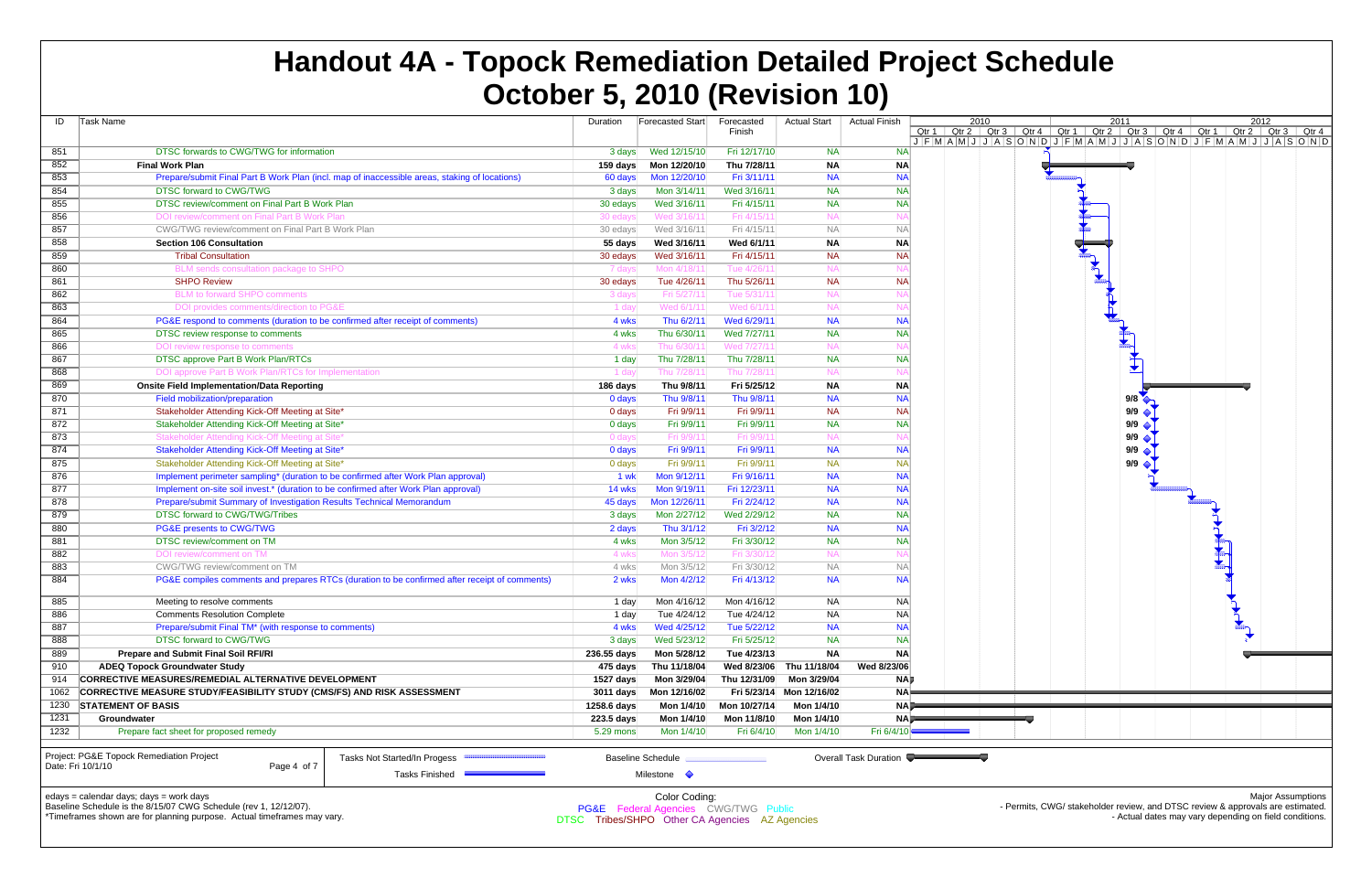| ID                | Task Name                                                                                   | Duration           | Forecasted Start         | Forecasted                  | <b>Actual Start</b>      | <b>Actual Finish</b>     | 2010 |                        | 2011 |                                                                                                                                                                                                                                                  | 2012 |                          |  |
|-------------------|---------------------------------------------------------------------------------------------|--------------------|--------------------------|-----------------------------|--------------------------|--------------------------|------|------------------------|------|--------------------------------------------------------------------------------------------------------------------------------------------------------------------------------------------------------------------------------------------------|------|--------------------------|--|
|                   |                                                                                             |                    |                          | Finish                      |                          |                          |      |                        |      | Qtr 1   Qtr 2   Qtr 3   Qtr 4   Qtr 1   Qtr 2   Qtr 3   Qtr 4   Qtr 1   Qtr 2   Qtr 3   Qtr 4<br>$J$ $F$ $M$ $A$ $M$ $J$ $J$ $A$ $S$ $O$ $N$ $D$ $J$ $F$ $M$ $A$ $M$ $J$ $J$ $A$ $S$ $O$ $N$ $D$ $J$ $F$ $M$ $A$ $M$ $J$ $J$ $A$ $S$ $O$ $N$ $D$ |      |                          |  |
| 1233              | Prepare public notice package/Statement of Basis                                            | 5.29 mons          | Mon 1/4/10               | Fri 6/4/10                  | Mon 1/4/10               | Fri 6/4/10               |      |                        |      |                                                                                                                                                                                                                                                  |      |                          |  |
| 1234              | <b>Public Notice/Comment Period</b>                                                         | 45.38 edays        | Fri 6/4/10               | Mon 7/19/10                 | Fri 6/4/10               | Mon 7/19/10              |      |                        |      |                                                                                                                                                                                                                                                  |      |                          |  |
| 1235              | <b>Public Hearing</b>                                                                       | 15.38 edays        | Mon 6/21/10              | Tue 7/6/10                  | Mon 6/21/10              | Tue 7/6/10               | Ł    |                        |      |                                                                                                                                                                                                                                                  |      |                          |  |
| 1236              | Prepare Responsive Summary for Final Remedy                                                 | 30.38 edays        | Mon 7/19/10              | Wed 8/18/10                 | Mon 7/19/10              | <b>NA</b>                | ▼    |                        |      |                                                                                                                                                                                                                                                  |      |                          |  |
| 1237              | <b>DTSC adopts Final Remedy</b>                                                             | 0 days             | Mon 11/8/10              | Mon 11/8/10                 | <b>NA</b>                | <b>NA</b>                |      | 11/8 $\leftrightarrow$ |      |                                                                                                                                                                                                                                                  |      |                          |  |
| 1238              | Soil                                                                                        | 100.6 days         | Mon 6/9/14               | Mon 10/27/14                | <b>NA</b>                | <b>NA</b>                |      |                        |      |                                                                                                                                                                                                                                                  |      |                          |  |
| 1245              | <b>RECORD OF DECISION</b>                                                                   | 1357 days          | Fri 12/18/09             | Wed 2/25/15                 | Fri 12/18/09             | <b>NA</b>                |      |                        |      |                                                                                                                                                                                                                                                  |      |                          |  |
| 1246              | Groundwater                                                                                 | 250 days           | Fri 12/18/09             | Tue 11/30/10                | Fri 12/18/09             | <b>NA</b>                |      |                        |      |                                                                                                                                                                                                                                                  |      |                          |  |
| 1247              | <b>Develop Proposed Plan</b>                                                                | 83.38 eday         | Fri 12/18/0              | Thu 3/11/                   | Fri 12/18/               | Thu 3/11                 |      |                        |      |                                                                                                                                                                                                                                                  |      |                          |  |
| 1248              | <b>Prepare factsheet</b>                                                                    | 168.38 eday        | Fri 12/18/09             | Fri 6/4/1                   | Fri 12/18/0              | Fri 6/4/                 |      |                        |      |                                                                                                                                                                                                                                                  |      |                          |  |
| 1249              | <b>Tribal Consultation</b>                                                                  | 129.38 edays       | Fri 3/12/10              | Mon 7/19/10                 | Fri 3/12/10              | Mon 7/19/10              |      |                        |      |                                                                                                                                                                                                                                                  |      |                          |  |
| 1250              | <b>Public Review and Comment</b>                                                            | 45 edays           | Fri 6/4/10               | Mon 7/19/10                 | Fri 6/4/10               | Mon 7/19/10              |      |                        |      |                                                                                                                                                                                                                                                  |      |                          |  |
| 1251              | <b>CWG Review and Comment</b>                                                               | 45 edays           | Fri 6/4/10               | Mon 7/19/10                 | Fri 6/4/10               | Mon 7/19/10              |      |                        |      |                                                                                                                                                                                                                                                  |      |                          |  |
| 1252              | <b>PG&amp;E Review and Comment</b>                                                          | 45 edays           | Fri 6/4/10               | Mon 7/19/10                 | Fri 6/4/10               | Mon 7/19/10              |      |                        |      |                                                                                                                                                                                                                                                  |      |                          |  |
| 1253              | <b>Response to Comments</b>                                                                 | 30 edays           | Mon 7/19/10              | Wed 8/18/1                  | Mon 7/19/1               |                          |      |                        |      |                                                                                                                                                                                                                                                  |      |                          |  |
| 1254              | <b>Prepare ROD and Responsiveness Summary</b>                                               | 30 edays           | Wed 8/18/10              | Fri 9/17/1                  |                          |                          |      |                        |      |                                                                                                                                                                                                                                                  |      |                          |  |
| 1255              | <b>DOI Approval Process</b>                                                                 | 74 edays           | Fri 9/17/10              | Tue 11/30/1                 | <b>NA</b>                |                          |      |                        |      |                                                                                                                                                                                                                                                  |      |                          |  |
| 1256              | <b>Issue Groundwater ROD</b>                                                                | 0 days             | Tue 11/30/10             | Tue 11/30/1                 | <b>NA</b>                |                          |      | 11/30                  |      |                                                                                                                                                                                                                                                  |      |                          |  |
| 1257              | Soil                                                                                        | 198 days           | Fri 5/23/14              | Wed 2/25/15                 | <b>NA</b>                | <b>NA</b>                |      |                        |      |                                                                                                                                                                                                                                                  |      |                          |  |
| 1268              | Section 106 Programmatic Agreement (PA)                                                     | 547 days           | Fri 10/10/08             | Wed 11/10/10                | Fri 10/10/08             | <b>NA</b>                |      |                        |      |                                                                                                                                                                                                                                                  |      |                          |  |
| 1269              | On-going Programmatic Agreement (PA) Tribal Consultation and Consultation Party discussions | 520 days           | Fri 10/10/0              | Mon 10/4/1                  | Fri 10/10/08             |                          |      |                        |      |                                                                                                                                                                                                                                                  |      |                          |  |
| 1270              | On-going Programmatic Agreement (PA) Tribal Consultation and Consultation Party discussions | 520 days           | Fri 10/10/08             | Mon 10/4/10                 | Fri 10/10/08             | <b>NA</b>                |      |                        |      |                                                                                                                                                                                                                                                  |      |                          |  |
| 1271              | On-going Programmatic Agreement (PA) Tribal Consultation and Consultation Party discussions | 520 days           | Fri 10/10/08             | Mon 10/4/10                 | Fri 10/10/08             | <b>NA</b>                |      |                        |      |                                                                                                                                                                                                                                                  |      |                          |  |
| 1272              | <b>Preparation of Discussion Draft PA</b>                                                   | 174 days           | Thu 1/1/09               | Tue 9/1/0                   | Thu 1/1/0                | <b>Tue 9/1</b>           |      |                        |      |                                                                                                                                                                                                                                                  |      |                          |  |
| 1273              | Consulting Parties review/comment on Discussion Draft PA                                    | 28 days            | Wed 9/2/09               | Fri 10/9/09                 | Wed 9/2/09               | Fri 10/9/09              |      |                        |      |                                                                                                                                                                                                                                                  |      |                          |  |
| 1274              | Meeting scheduled with Consulting Parties                                                   | 1 day              | Thu 12/3/09              | Thu 12/3/0                  | Thu 12/3/0               | Thu 12/3/                |      |                        |      |                                                                                                                                                                                                                                                  |      |                          |  |
| 1275              | Consulting parties submit preamble clauses                                                  | 27 days            | Fri 12/4/09              | Mon 1/11/10                 | Fri 12/4/09              | Mon 1/11/10              |      |                        |      |                                                                                                                                                                                                                                                  |      |                          |  |
| 1276              | Consulting parties submit preamble clauses                                                  | 27 days            | Fri 12/4/09              | Mon 1/11/10                 | Fri 12/4/09              | Mon 1/11/10              |      |                        |      |                                                                                                                                                                                                                                                  |      |                          |  |
| 1277              | Meeting scheduled with Consulting Parties                                                   | 2 days             | Wed 1/27/10              | Thu 1/28/1                  | Wed 1/27/1               | Thu 1/28/1               |      |                        |      |                                                                                                                                                                                                                                                  |      |                          |  |
| 1278              | Meeting scheduled with Consulting Parties                                                   | 2 days             | Tue 2/16/10              | Wed 2/17/1                  | Tue 2/16/1               | Wed 2/17/1               |      |                        |      |                                                                                                                                                                                                                                                  |      |                          |  |
| 1279              | <b>Meeting scheduled with Consulting Parties</b>                                            | 2 days             | Thu 3/18/10              | Fri 3/19/1                  | Thu 3/18/1               | Fri 3/19/1               |      |                        |      |                                                                                                                                                                                                                                                  |      |                          |  |
| 1280              | Meeting scheduled with Consulting Parties                                                   | 2 days             | Mon 4/26/10              | Tue 4/27/1                  | Mon 4/26/1               | Tue 4/27/                |      |                        |      |                                                                                                                                                                                                                                                  |      |                          |  |
| 1281              | Meeting scheduled with Consulting Parties                                                   | 2 days             | Wed 5/19/10              | Thu 5/20/                   | Wed 5/19/1               | Thu 5/20/                |      |                        |      |                                                                                                                                                                                                                                                  |      |                          |  |
| 1282              | Meeting scheduled with Consulting Parties                                                   | 2 days             | Mon 6/14/10              | Tue 6/15/                   | Mon 6/14/1               | Tue 6/15/                |      |                        |      |                                                                                                                                                                                                                                                  |      |                          |  |
| 1283              | Meeting scheduled with Consulting Parties                                                   | 1 day              | Tue 6/22/10              | Tue 6/22/1                  | Tue 6/22/1               | Tue 6/22/                |      |                        |      |                                                                                                                                                                                                                                                  |      |                          |  |
| 1284              | Prepare Final Draft Agreement Document/send for comment                                     |                    | Wed 6/                   | Mon'                        |                          | $M \cap n$               |      |                        |      |                                                                                                                                                                                                                                                  |      |                          |  |
| 1285              | Consulting parties review/comment on Final Draft PA                                         | 46.38 edays        | Mon 7/26/10              | Fri 9/10/10                 | Mon 7/26/10              | Fri 9/10/10              |      |                        |      |                                                                                                                                                                                                                                                  |      |                          |  |
| 1286              | Consulting parties review/comment on Final Draft PA                                         | 46.38 edays        | Mon 7/26/10              | Fri 9/10/10                 | Mon 7/26/10              | Fri 9/10/10              |      |                        |      |                                                                                                                                                                                                                                                  |      |                          |  |
| 1287              | Prepare Final PA/send out for signatures                                                    | 32.38 edays        | Mon 9/13/10              | Fri 10/15/1                 | Mon 9/13/1               |                          |      | $\blacktriangledown$   |      |                                                                                                                                                                                                                                                  |      |                          |  |
| 1288              | <b>PA Complete</b>                                                                          | 26 edays           | Fri 10/15/10             | Wed 11/10/10                |                          |                          |      |                        |      |                                                                                                                                                                                                                                                  |      |                          |  |
| 1289<br>1290      | <b>EIR DOCUMENTATION</b><br>Scoping of EIR needs                                            | 2424.6 days        | Thu 9/1/05<br>Thu 9/1/05 | Thu 11/27/14<br>Tue 11/1/05 | Thu 9/1/05<br>Thu 9/1/05 | <b>NA</b><br>Tue 11/1/05 |      |                        |      |                                                                                                                                                                                                                                                  |      |                          |  |
| 1291              | DTSC/PG&E, MOU signed for EIR                                                               | 45 days<br>40 days | Wed 11/2/05              | Tue 12/27/05                | Wed 11/2/05              | Tue 12/27/05             |      |                        |      |                                                                                                                                                                                                                                                  |      |                          |  |
| 1292              | <b>EIR Contractor Interviews and Contract Negotiations</b>                                  | 47 days            | Thu 7/27/06              | Fri 9/29/06                 | Thu 7/27/06              | Fri 9/29/06              |      |                        |      |                                                                                                                                                                                                                                                  |      |                          |  |
| 1293              | <b>Project Initiation</b>                                                                   | 1 day              | Tue 1/2/07               | Tue 1/2/07                  | Tue 1/2/07               | Tue 1/2/07               |      |                        |      |                                                                                                                                                                                                                                                  |      |                          |  |
| 1294              | Project and Remedy Alternatives Description and Technical Work Plan                         | 376 days           | Mon 9/10/07              | Mon 2/16/09                 | Mon 9/10/07              | <b>NA</b>                |      |                        |      |                                                                                                                                                                                                                                                  |      |                          |  |
|                   |                                                                                             |                    |                          |                             |                          |                          |      |                        |      |                                                                                                                                                                                                                                                  |      |                          |  |
|                   | Project: PG&E Topock Remediation Project<br>Tasks Not Started/In Progess                    |                    | <b>Baseline Schedule</b> |                             |                          | Overall Task Duration    |      |                        |      |                                                                                                                                                                                                                                                  |      |                          |  |
| Date: Fri 10/1/10 | Page 5 of 7<br>Tasks Finished =                                                             |                    | Milestone $\Diamond$     |                             |                          |                          |      |                        |      |                                                                                                                                                                                                                                                  |      |                          |  |
|                   |                                                                                             |                    |                          |                             |                          |                          |      |                        |      |                                                                                                                                                                                                                                                  |      |                          |  |
|                   | edays = calendar days; days = work days                                                     |                    | Color Coding:            |                             |                          |                          |      |                        |      |                                                                                                                                                                                                                                                  |      | <b>Major Assumptions</b> |  |

Baseline Schedule is the 8/15/07 CWG Schedule (rev 1, 12/12/07).

\*Timeframes shown are for planning purpose. Actual timeframes may vary.

- Permits, CWG/ stakeholder review, and DTSC review & approvals are estimated. - Actual dates may vary depending on field conditions.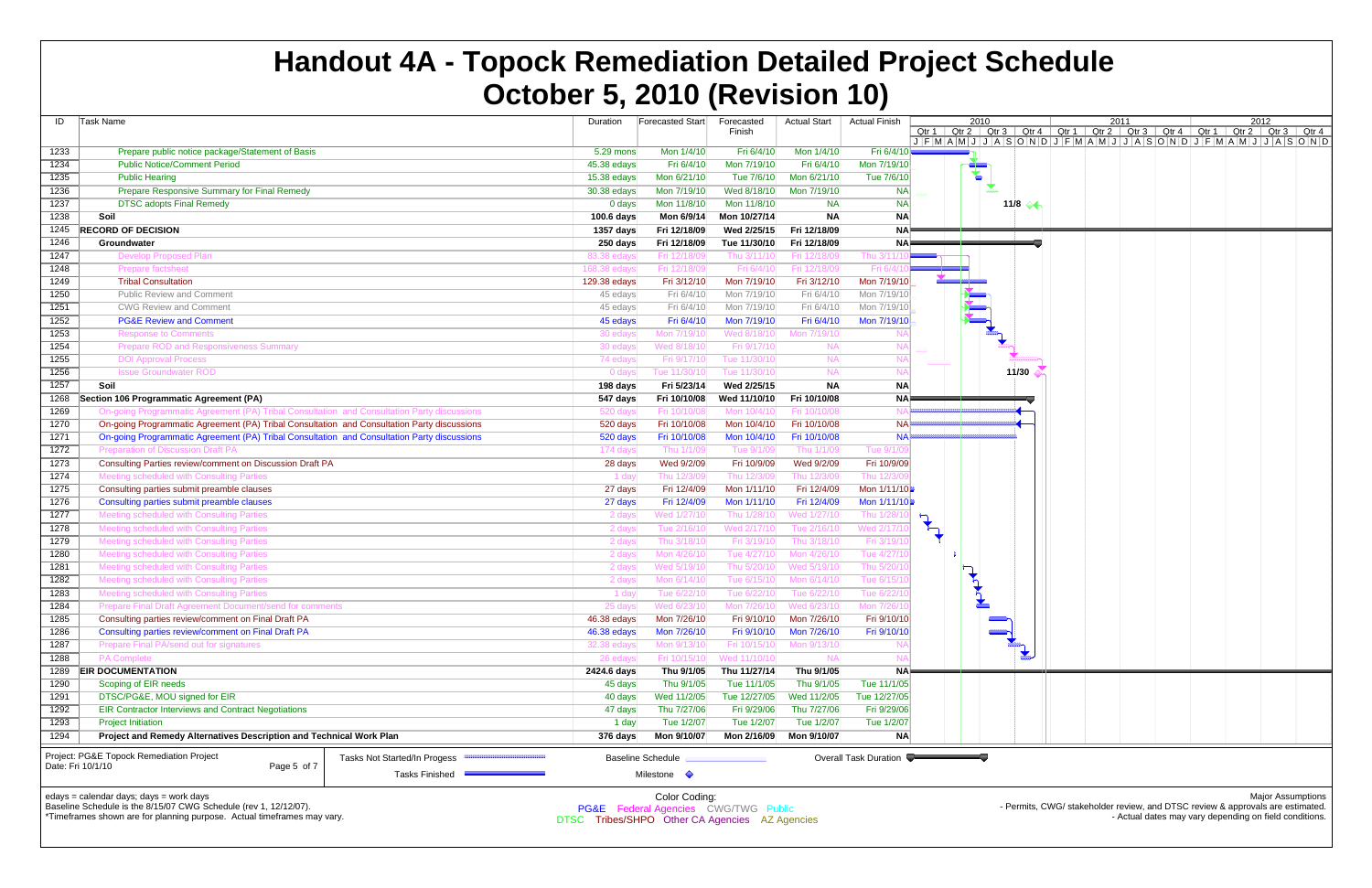| ID                | Task Name                                                                                                        | Duration     | <b>Forecasted Start</b>                                          | Forecasted<br>Finish | <b>Actual Start</b> | <b>Actual Finish</b>  | 2010<br>Qtr 2   Qtr 3<br>Qtr 1 $\parallel$ |
|-------------------|------------------------------------------------------------------------------------------------------------------|--------------|------------------------------------------------------------------|----------------------|---------------------|-----------------------|--------------------------------------------|
|                   |                                                                                                                  |              |                                                                  |                      |                     |                       | $J$ $F$ $M$ $A$ $M$ $J$ $J$ $A$            |
| 1309              | <b>NOP and scoping</b>                                                                                           | 277 days     | Thu 1/10/08                                                      | Fri 1/30/09          | Thu 1/10/08         | Fri 1/30/09           |                                            |
| 1319              | <b>Program EIR</b>                                                                                               | 619.5 days   | Tue 7/29/08                                                      | Wed 12/8/10          | Tue 7/29/08         | <b>NA</b>             |                                            |
| 1320              | <b>Draft EIR preparation</b>                                                                                     | 456 days     | Tue 7/29/08                                                      | Tue 4/27/10          | Tue 7/29/08         | <b>NA</b>             |                                            |
| 1341              | Draft EIR public review process                                                                                  | 85 days      | Tue 4/27/10                                                      | Wed 8/18/10          | Tue 4/27/10         | <b>NA</b>             | اللي                                       |
| 1342              | DTSC provides Advanced Draft EIR to Tribes and Topock Leadership Partnership                                     | 1 day        | Tue 4/27/10                                                      | Tue 4/27/10          | Tue 4/27/10         | Tue 4/27/10           |                                            |
| 1343              | DTSC files Draft EIR (DEIR), NOC w/ SCH. Notice of Availability is circulated/published. Circulate DEIR          | $0.38$ edays | Fri 6/4/10                                                       | Fri 6/4/10           | Fri 6/4/10          | Fri 6/4/10            |                                            |
| 1344              | DTSC and AECOM conduct public hearing with public, tribes, and agencies                                          | 8.38 edays   | Tue 6/22/10                                                      | Wed 6/30/10          | Tue 6/22/10         | Wed 6/30/10           |                                            |
| 1345              | <b>PG&amp;E review and comment</b>                                                                               | 45 edays     | Fri 6/4/10                                                       | Mon 7/19/10          | Fri 6/4/10          | Mon 7/19/10           |                                            |
| 1346              | CWG review and comment                                                                                           | 45 edays     | Fri 6/4/10                                                       | Mon 7/19/10          | Fri 6/4/10          | Mon 7/19/10           |                                            |
| 1347              | Tribal review and comment                                                                                        | 45 edays     | Fri 6/4/10                                                       | Mon 7/19/10          | Fri 6/4/10          | Mon 7/19/10           |                                            |
| 1348              | Draft EIR public comment period closes                                                                           | 0 edays      | Mon 7/19/10                                                      | Mon 7/19/10          | Mon 7/19/10         | Mon 7/19/10           | $7/19$ $\rightarrow$                       |
| 1349              | AECOM assimilates comments and prepares Responsive Summary for Final EIR                                         | 30.38 edays  | Mon 7/19/10                                                      | Wed 8/18/10          | Mon 7/19/10         | <b>NA</b>             |                                            |
| 1350              | <b>Final EIR</b>                                                                                                 | 80.5 days    | Mon 7/19/10                                                      | Mon 11/8/10          | Mon 7/19/10         | <b>NA</b>             |                                            |
| 1351              | AECOM Submits Request for Work Authorization for Final EIR                                                       | 5 days       | Mon 7/19/10                                                      | Fri 7/23/10          | Mon 7/19/10         | Fri 7/23/10           | $\frac{1}{2}$                              |
| 1352              | PG&E Issues Work Authorization for Final EIR                                                                     | 20 days      | Mon 7/26/10                                                      | Fri 8/20/10          | Mon 7/26/10         | Fri 8/20/10           |                                            |
| 1353              | AECOM prepares first administrative draft of final EIR for DTSC review                                           | 30 edays     | Wed 8/18/10                                                      | Fri 9/17/10          | <b>NA</b>           | <b>NA</b>             |                                            |
| 1354              | DTSC reviews first administrative draft final EIR; provides comments to EDAW                                     | 20 edays     | Fri 9/17/10                                                      | Thu 10/7/10          | <b>NA</b>           | <b>NA</b>             |                                            |
| 1355              | AECOM prepares screencheck final EIR                                                                             | 7.5 days     | Thu 10/7/10                                                      | Mon 10/18/10         | <b>NA</b>           | <b>NA</b>             |                                            |
| 1356              | DTSC reviews screencheck final EIR and provides comments to EDAW                                                 | 10 days      | Mon 10/18/10                                                     | Mon 11/1/10          | <b>NA</b>           | <b>NA</b>             |                                            |
| 1357              | AECOM prepares draft Mitigation Monitoring Plan (MMP) for review by DTSC                                         | 7.5 days     | Mon 10/18/10                                                     | Wed 10/27/10         | <b>NA</b>           | <b>NA</b>             |                                            |
| 1358              | DTSC distributes final EIR to public/commenting agencies/tribal representatives                                  | 5 days       | Mon 11/1/10                                                      | Mon 11/8/10          | <b>NA</b>           | <b>NA</b>             |                                            |
| 1359              | <b>Notice of Determination filing</b>                                                                            | 22 days      | Mon 11/8/10                                                      | Wed 12/8/10          | <b>NA</b>           | ΝA                    |                                            |
| 1360              | Notice of Determination (NOD) is filed with County Clerk; posts for 30 calendar days                             | 30 edays     | Mon 11/8/10                                                      | Wed 12/8/10          | <b>NA</b>           | <b>NA</b>             |                                            |
| 1361              | <b>Supplemental EIR - Soil</b>                                                                                   | 245.6 days   | Thu 12/19/13                                                     | Thu 11/27/14         | <b>NA</b>           | ΝA                    |                                            |
| 1374              | <b>DESIGN, PERMITTING, AND CONSTRUCTION OF GROUNDWATER REMEDY</b>                                                | 790.5 days   | Tue 11/30/10                                                     | Wed 12/11/13         | <b>NA</b>           | <b>NA</b>             |                                            |
| 1375              | Corrective Measure Implementation/Remedial Design/Remedial Action (CMI/RD/RA) Workplan                           | 134.5 days   | Tue 11/30/10                                                     | Tue 6/7/11           | <b>NA</b>           | ΝA                    |                                            |
| 1376              | Receipt of notification of DTSC's selection of the corrective measure                                            | 0 days       | Wed 12/8/10                                                      | Wed 12/8/10          | <b>NA</b>           | <b>NA</b>             |                                            |
| 1377              | Receipt of notification of DOI's selection of the corrective measure                                             | 0 days       | Tue 11/30/10                                                     | Tue 11/30/10         | <b>NA</b>           | <b>NA</b>             |                                            |
| 1378              | Prepare/submit Draft Workplan (include HSE)                                                                      | 90 edays     | Wed 12/8/10                                                      | Tue 3/8/11           | <b>NA</b>           | <b>NA</b>             |                                            |
| 1379              | Prepare/update Public Involvement Plan                                                                           | 90 edays     | Wed 12/8/10                                                      | Tue 3/8/11           | <b>NA</b>           | <b>NA</b>             |                                            |
| 1380              | DTSC forward Draft Workplan to CWG/TWG                                                                           | 3 days       | Tue 3/8/11                                                       | Fri 3/11/11          | <b>NA</b>           | <b>NA</b>             |                                            |
| 1381              | CWG/TWG review of Draft Workplan                                                                                 | 30 edays     | Fri 3/11/11                                                      | Sun 4/10/11          | <b>NA</b>           | <b>NA</b>             |                                            |
| 1382              | Tribes review of Draft Workplan                                                                                  | 30 edays     | Fri 3/11/11                                                      | Sun 4/10/11          | <b>NA</b>           | <b>NA</b>             |                                            |
| 1383              | DTSC review/comment on Draft Workplan                                                                            | 45 edays     | Fri 3/11/11                                                      | Mon 4/25/11          | <b>NA</b>           | <b>NA</b>             |                                            |
| 1384              | DOI review/comment on Draft Workplan                                                                             | 45 edays     | Fri 3/11/11                                                      | Mon 4/25/11          | <b>NA</b>           | N                     |                                            |
| 1385              | Prepare/submit Final Workplan (duration to be confirmed after receipt of comments)                               | 1 mon        | Mon 4/25/11                                                      | Tue 5/24/11          | <b>NA</b>           | <b>NA</b>             |                                            |
| 1386              | DTSC review/approve Final Workplan                                                                               | 2 wks        | Tue 5/24/11                                                      | Tue 6/7/11           | <b>NA</b>           | <b>NA</b>             |                                            |
| 1387              | <b>DOI review/approve Final Workplan</b>                                                                         | 2 wks        | Tue 5/24/11                                                      | Tue 6/7/11           | <b>NA</b>           | N                     |                                            |
| 1388              | Design (Preliminary, Intermediate if needed, and Final RD/RA)/Section 106 Consultation                           | 206 days     | Tue 6/7/11                                                       | Wed 3/21/12          | <b>NA</b>           | <b>NA</b>             |                                            |
| 1389              | <b>Preliminary Design</b>                                                                                        | 101 days     | Tue 6/7/11                                                       | Wed 10/26/11         | <b>NA</b>           | <b>NA</b>             |                                            |
| 1390              | Prepare/submit Prelim Design Package (Draft Plans/Specs/Construction Work Plan/O&M Plan)                         | 2 mons       | Tue 6/7/11                                                       | Thu 8/4/11           | <b>NA</b>           | <b>NA</b>             |                                            |
| 1391              | DTSC forward to CWG/TWG                                                                                          | 3 days       | Thu 8/4/11                                                       | Tue 8/9/11           | <b>NA</b>           | ΝA                    |                                            |
| 1392              | DTSC review/comment on Draft Design Package                                                                      | 45 edays     | Tue 8/9/11                                                       | Fri 9/23/11          | <b>NA</b>           | <b>NA</b>             |                                            |
| 1393              | DOI review/comment on Draft Design Package                                                                       | 45 edays     | Tue 8/9/11                                                       | Fri 9/23/11          | <b>NA</b>           | N/                    |                                            |
| 1394              | CWG/TWG review of Draft Design Package                                                                           | 30 edays     | Tue 8/9/11                                                       | Thu 9/8/11           | <b>NA</b>           | <b>NA</b>             |                                            |
| 1395              | <b>Section 106 Consultation</b>                                                                                  | 56 days      | Tue 8/9/11                                                       | Wed 10/26/11         | <b>NA</b>           | NA                    |                                            |
| Date: Fri 10/1/10 | Project: PG&E Topock Remediation Project<br>Tasks Not Started/In Progess<br>Page 6 of 7<br><b>Tasks Finished</b> |              | <b>Baseline Schedule</b><br>Milestone $\Diamond$                 |                      |                     | Overall Task Duration |                                            |
|                   | edays = calendar days; days = work days<br>Baseline Schedule is the 8/15/07 CWG Schedule (rev 1, 12/12/07).      |              | Color Coding:<br><b>PG&amp;E</b> Federal Agencies CWG/TWG Public |                      |                     |                       |                                            |



\*Timeframes shown are for planning purpose. Actual timeframes may vary.

PG&EE Federal Agencies CWG/TWG Public DTSC Tribes/SHPO Other CA Agencies AZ Agencies

Major Assumptions Permits, CWG/ stakeholder review, and DTSC review & approvals are estimated. - Actual dates may vary depending on field conditions.